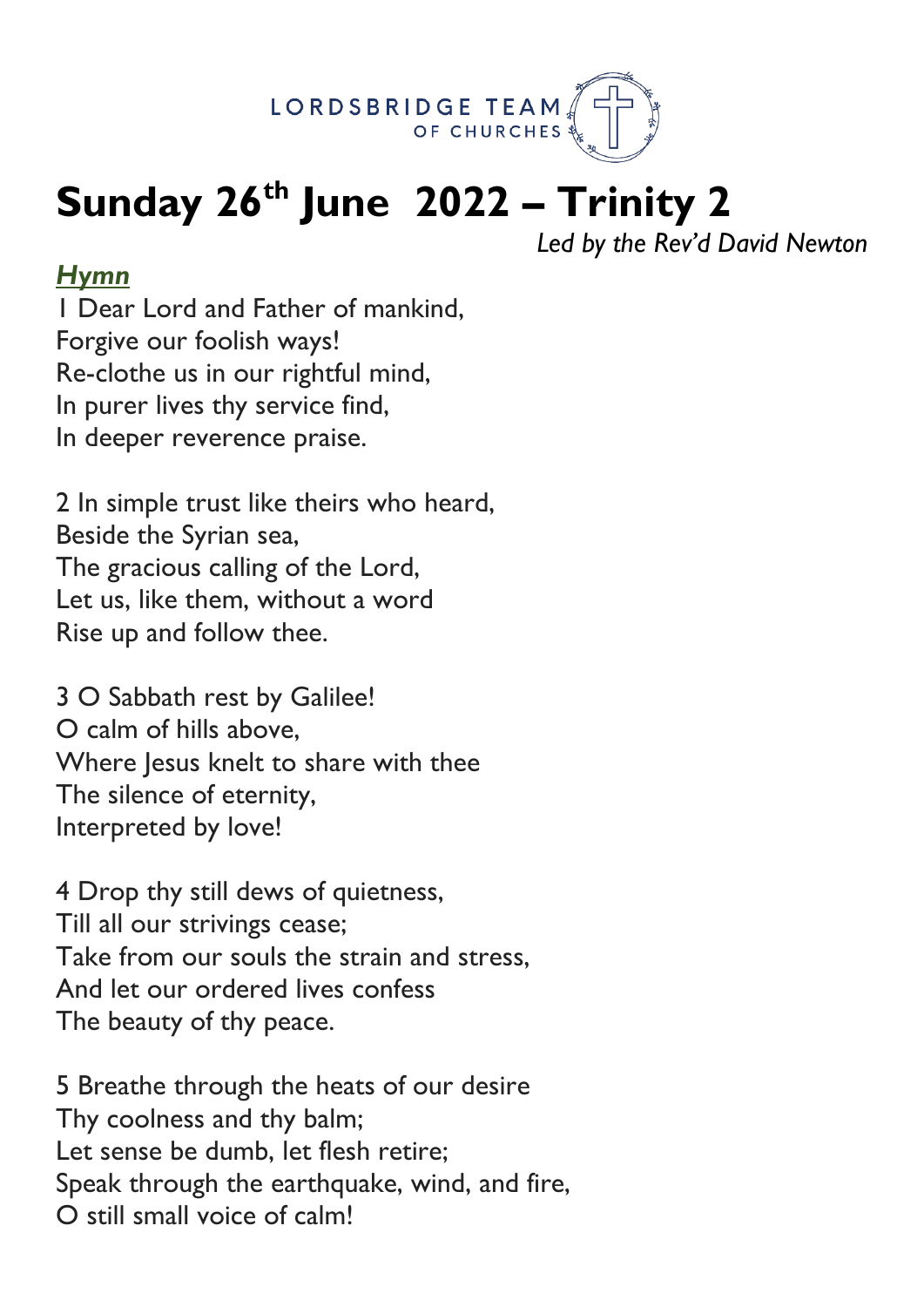#### *Opening Words*

**Almighty God, to whom all hearts are open, all desires known, and from whom no secrets are hidden: cleanse the thoughts of our hearts by the inspiration of your Holy Spirit, that we may perfectly love you, and worthily magnify your holy name; through Christ our Lord. Amen.**

## *Meditation – A Prayer of Examen*

*A traditional monastic meditation to reflect on the day or week that has been…*

We let the week play back, thinking on the places you have been and the people you have spoken to.

Allow enjoyable moments to surface, however ordinary… and in silence thank God those moments for which you're most grateful.

Now bring to mind the various moods and feelings you've experienced this week… simply notice them. What was life-giving, and what was life-draining? Perhaps there is something that needs healing, or forgiveness.

Finally, look to the rest of the day. Take a moment to place your day and this course into God's loving care, and recollect God's promise to be with us always, and to never abandon us.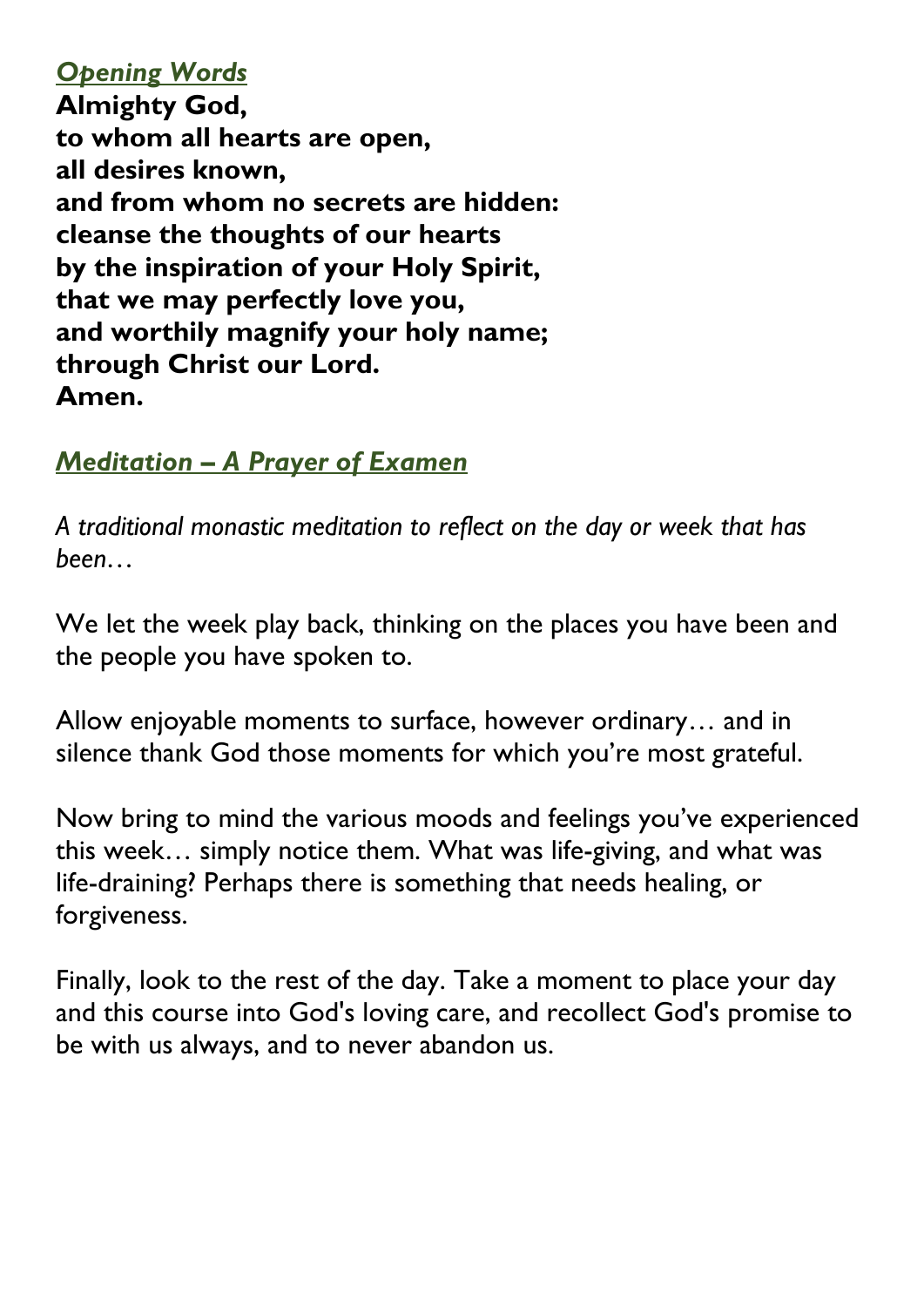## *Prayer of Confession*

**Most merciful God, we confess to you, before the whole company of heaven and one another, that we have sinned in thought,word and deed and in what we have failed to do. Forgive us our sins, heal us by your Spirit and raise us to new life in Christ. Amen.**

Almighty God, who forgives all who truly repent, have mercy upon *us*, pardon and deliver *us* from all *our* sins, confirm and strengthen *us* in all goodness, and keep *us* in life eternal; through Jesus Christ our Lord. **Amen.** 

## *Readings*

# *1 kings 19.5-16, 19-end*

Then he lay down under the broom tree and fell asleep. Suddenly an angel touched him and said to him, 'Get up and eat.' He looked, and there at his head was a cake baked on hot stones, and a jar of water. He ate and drank, and lay down again. The angel of the LORD came a second time, touched him, and said, 'Get up and eat, otherwise the journey will be too much for you.' He got up, and ate and drank; then he went in the strength of that food for forty days and forty nights to Horeb the mount of God. At that place he came to a cave, and spent the night there.

Then the word of the LORD came to him, saying, 'What are you doing here, Elijah?' He answered, 'I have been very zealous for the LORD, the God of hosts; for the Israelites have forsaken your covenant, thrown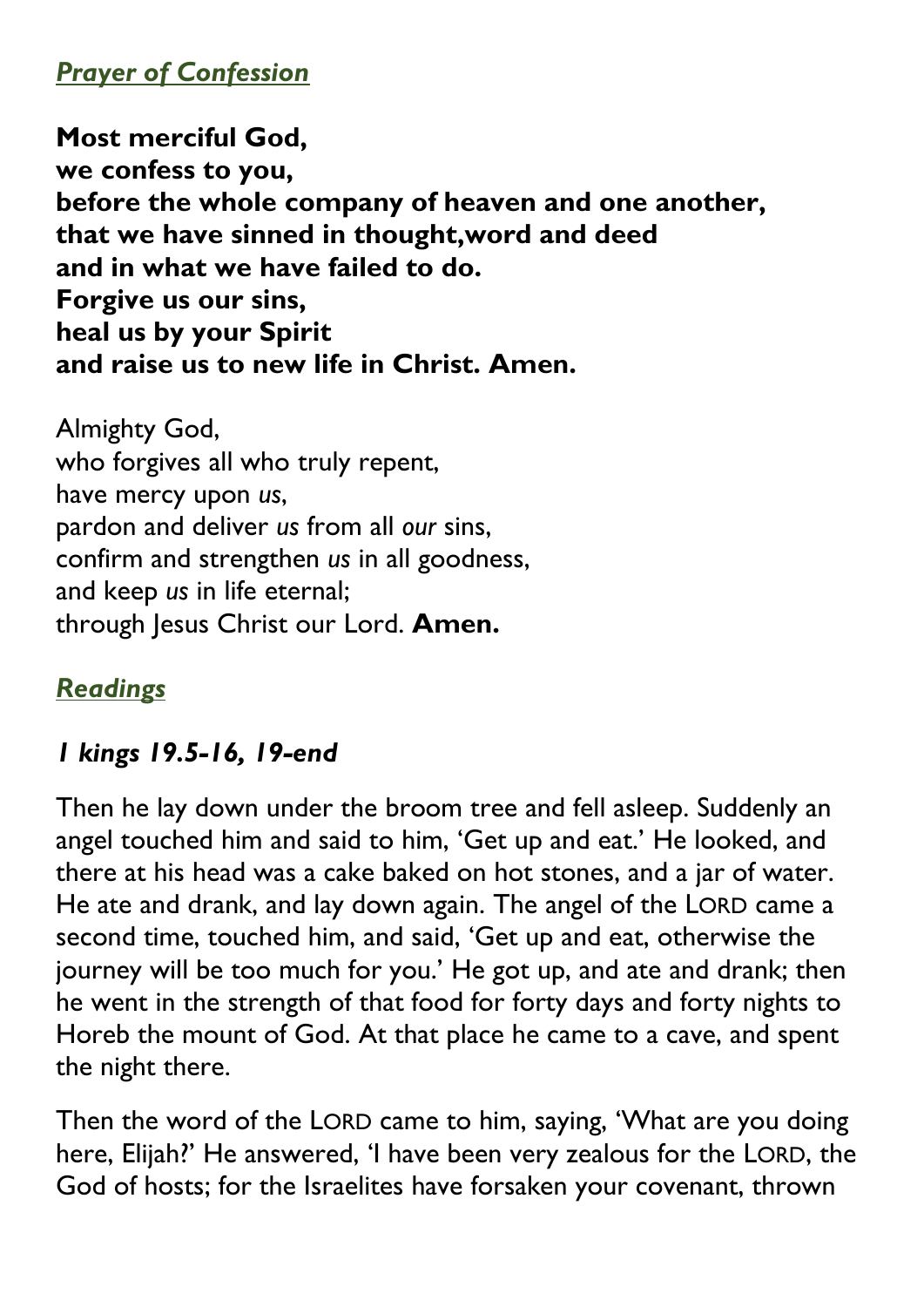down your altars, and killed your prophets with the sword. I alone am left, and they are seeking my life, to take it away.'

He said, 'Go out and stand on the mountain before the LORD, for the LORD is about to pass by.' Now there was a great wind, so strong that it was splitting mountains and breaking rocks in pieces before the LORD, but the LORD was not in the wind; and after the wind an earthquake, but the LORD was not in the earthquake; and after the earthquake a fire, but the LORD was not in the fire; and after the fire a sound of sheer silence. When Elijah heard it, he wrapped his face in his mantle and went out and stood at the entrance of the cave. Then there came a voice to him that said, 'What are you doing here, Elijah?' He answered, 'I have been very zealous for the LORD, the God of hosts; for the Israelites have forsaken your covenant, thrown down your altars, and killed your prophets with the sword. I alone am left, and they are seeking my life, to take it away.' Then the LORD said to him, 'Go, return on your way to the wilderness of Damascus; when you arrive, you shall anoint Hazael as king over Aram. Also you shall anoint Jehu son of Nimshi as king over Israel; and you shall anoint Elisha son of Shaphat of Abel-meholah as prophet in your place.

So he set out from there, and found Elisha son of Shaphat, who was ploughing. There were twelve yoke of oxen ahead of him, and he was with the twelfth. Elijah passed by him and threw his mantle over him. He left the oxen, ran after Elijah, and said, 'Let me kiss my father and my mother, and then I will follow you.' Then Elijah said to him, 'Go back again; for what have I done to you?' He returned from following him, took the yoke of oxen, and slaughtered them; using the equipment from the oxen, he boiled their flesh, and gave it to the people, and they ate. Then he set out and followed Elijah, and became his servant.

## **Luke 9.51-end**

As the time approached for him to be taken up to heaven, Jesus resolutely set out for Jerusalem. And he sent messengers on ahead, who went into a Samaritan village to get things ready for him; but the people there did not welcome him, because he was heading for Jerusalem.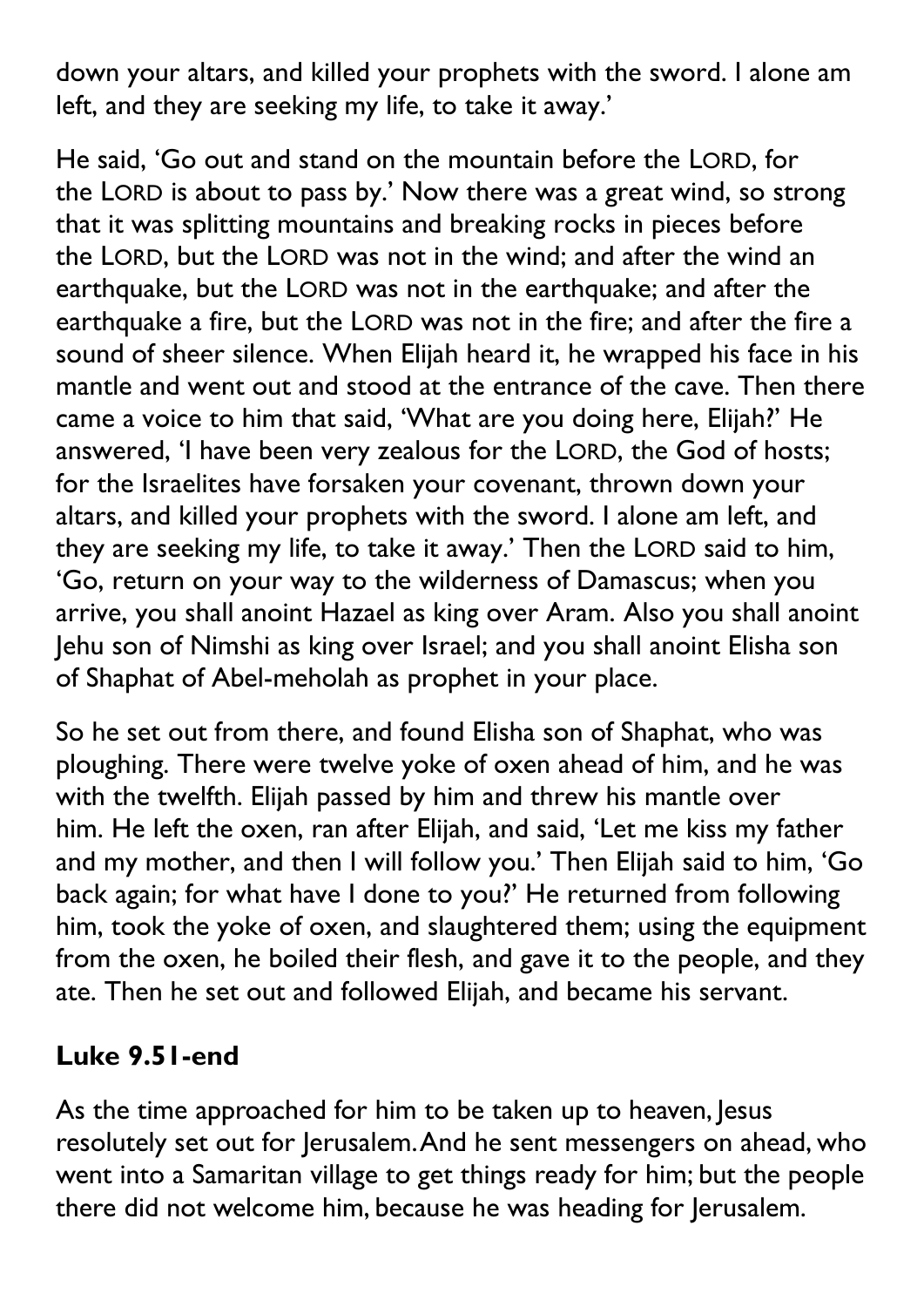When the disciples James and John saw this, they asked, "Lord, do you want us to call fire down from heaven to destroy them?" But Jesus turned and rebuked them.Then he and his disciples went to another village.

As they were walking along the road, a man said to him, "I will follow you wherever you go."

Jesus replied, "Foxes have dens and birds have nests, but the Son of Man has no place to lay his head."

He said to another man, "Follow me."

But he replied, "Lord, first let me go and bury my father."

Jesus said to him, "Let the dead bury their own dead, but you go and proclaim the kingdom of God."

Still another said, "I will follow you, Lord; but first let me go back and say goodbye to my family."

Jesus replied, "No one who puts a hand to the plough and looks back is fit for service in the kingdom of God."

## *Reflection*

*Written by the Rev'd David Newton*

Last Sunday at Zoom Church, Charles gave a rather excellent reflection on the Feast of Corpus Christi and the weight of the call to the disciples – and to us – to 'distribute the bread'. He therefore deviated from the standard Gospel reading set for last Sunday, which was about the man possessed by a legion of demons from the Gerasene. This story ends with Jesus sternly commanding the healed man to 'Go home and tell how much God has done for you.'

I cannot help but notice the sharp contrast with today's reading. Instead of 'Go Home', the command Jesus gives in today's reading is, 'Follow Me'. And if that was not enough, he says to the would-be follower that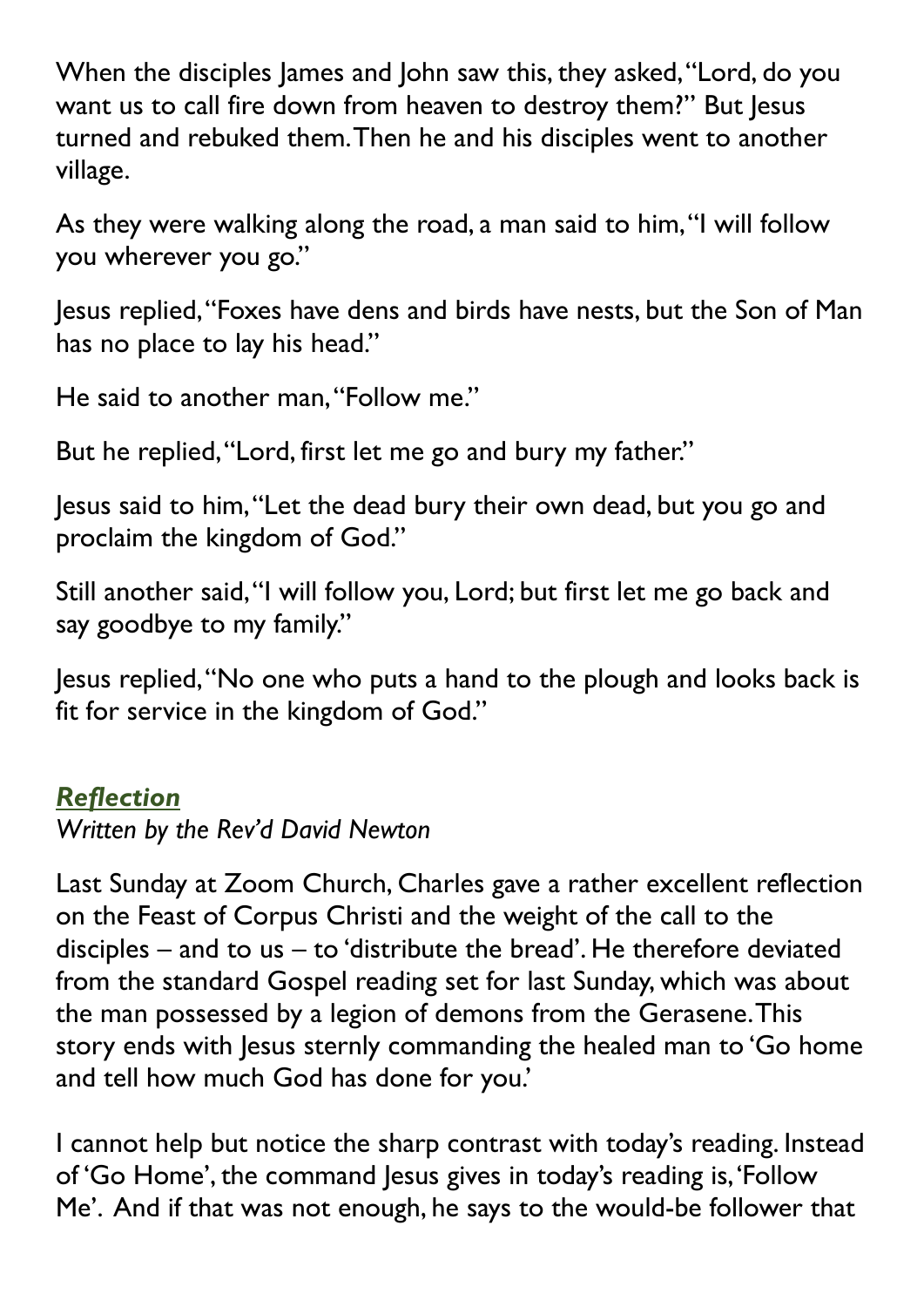there is no time to even say goodbye to those old ties; if one wants to follow, one must do so *now.* 

To one person Jesus says 'Go home'. To another he says 'follow me' and don't even say goodbye to Father and Mother.What are we to make to these two seemingly opposite calls found next to each other in Luke's Gospel?

I want to suggest this morning that it might well be important to read those two calls together.We can read them, first, as simply applying to different people. We can read them, second, as applying to each of us at different times. We can read them, third and finally, as two sides of the one call to discipleship for all of us in the here and now.

First then, and on the simplest level, Jesus says to one person 'go home'. And to another 'follow me'. It is worth remembering that those who literally followed Jesus around the Galilean countryside numbered the 12 plus a few others. Luke records 72 who were out in pairs. But most people who encountered Jesus did not leave house and home. Most went home, and told of how much God had done for them.Again and again in Luke's Gospel – and especially to those whom he heals – Jesus says 'go home'.

Throughout most of Christian History there has been an understanding that a few are called to a particular type of Christian Life that involves renouncing the ordinary and the homely. We think most immediately of monasticism. Most people lived out their vocation at home, but a few were told to 'follow' out into the wilderness and forsake the standard patterns of human relations. When Martin Luther came along in the 16<sup>th</sup> Century he was rather irked with this two tier system, and sought to tear it down so that all Christians might find their sense of vocation in the ordinary: in family, community, work and political society. His message may well have been a necessary corrective, but the collapse of monasticism that accompanied it has surely been a serious detriment to the health of the Church ever since. I, for one, am pleased that Archbishop Welby sees the renewal of monasticism as crucial for the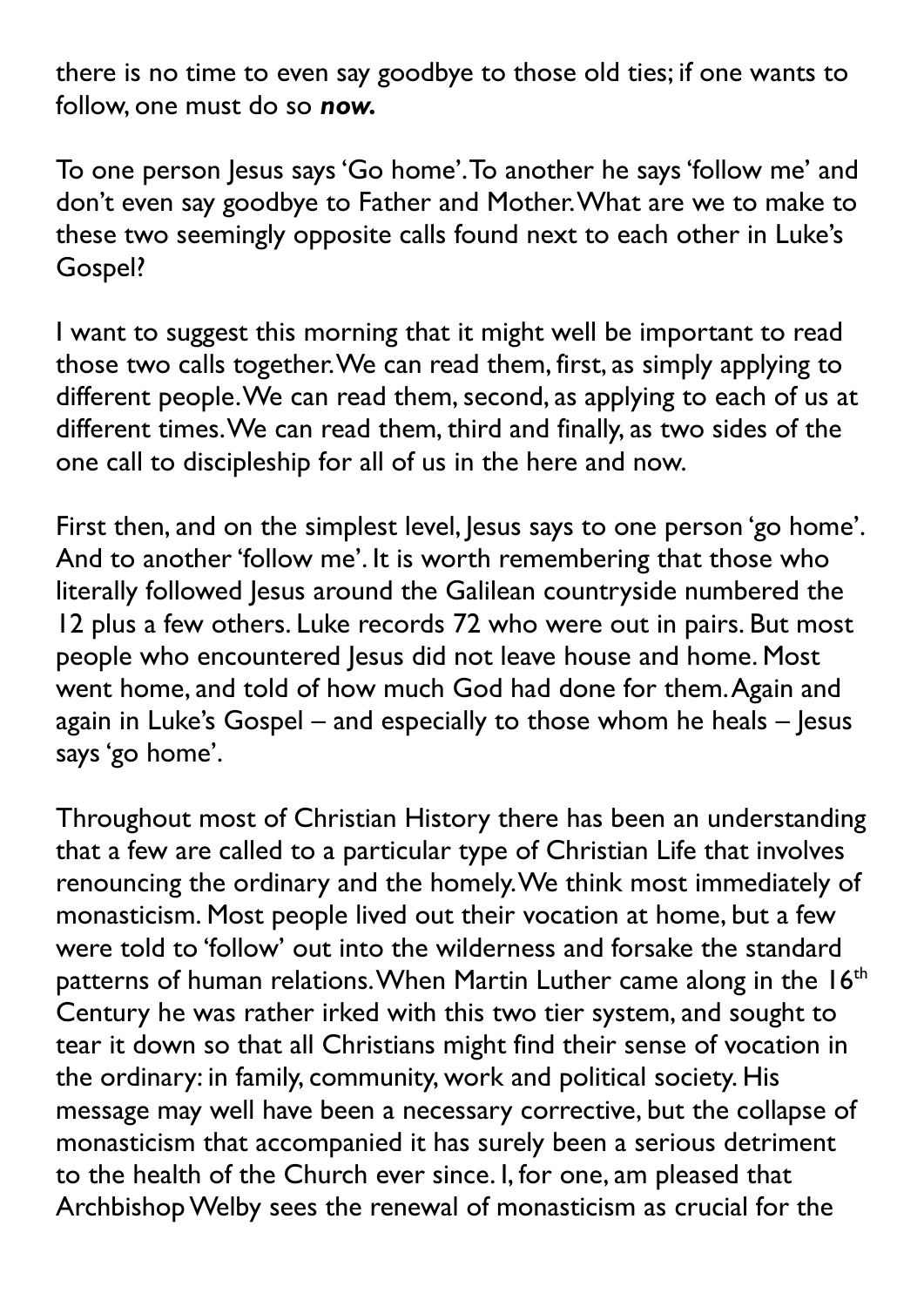life of the Church.

We might also think of the missionary movement, and all those who have responded through the years quite literally to the call to 'follow me'. Many continue to respond to this day. But each one who does "go" requires 100s at home to support them financially and give them a 'home' grounding.

A few then are called to forsake all usual ties and to follow on the road, into a monastic cell, or as a missionary in foreign fields. For most people though the call is to 'go home' – to be faithful to what is right in front of us. To work through the messy tangle of relationships and responsibilities that we find ourselves in, even when sometimes it is more tempting to walk away.

First then the call to 'follow' and 'go home' are vocations given to different people.

Second, we can also think of those calls as being given to each one of us at different times in our lives.There are points in our lives when the call of Christ means stepping out into the unknown, journeying forward in faith, and trusting in God's promises alone. For many, the shape of their lives means that this'stepping out into the unknown' describes life between the ages of 16 and 25. In that period of life, many of us make defining decisions that will then be worked out 'at home' for the rest of our lives.

The call to 'go home' that might come after the call to 'go out' is just as significant, and in many ways might be far harder. It is often more mundane, more ordinary, full of the day-to-day cares of attending to the needs of those we have committed to through bonds of love.

Finally, we can think of the call to 'go home' and 'go out' as two sides of the same coin. We are called to 'go home' and 'go out' at one and the same time, here and now.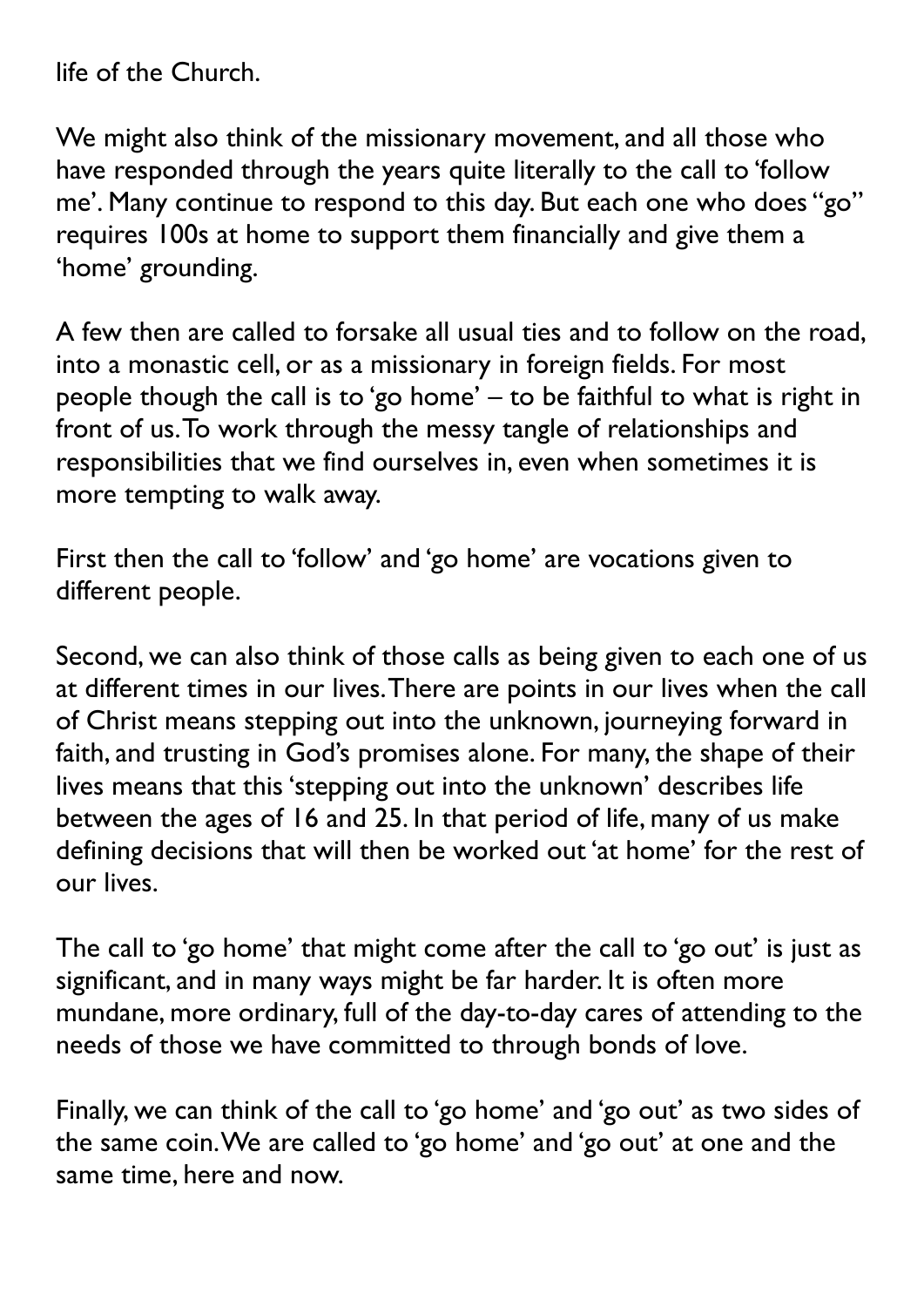On the one hand we are called to 'go out'  $-$  to follow Jesus into the unknown, without purse or spare cloak, and without looking back to the plough. This call reminds us that our home is not here. We cannot, and indeed should not ever be entirely at home and settled in this world and with the material comforts we have around us.

As Augustine so famously said, 'my heart is restless until it found rest in you, my God.' Our only home is in the life and love God, and that means that we should never be fully satisfied in the here and now. We pine and want something more, something that we can never fully possess until we see God face to face.

The desire for *something more* reminds us that – whatever the advertisements that bombard us try to teach us – nothing this world offers can ever fully satisfy. Only God can satisfy our heart's desires. And that means  $-$  in this life  $-$  we will forever be pilgrims on the road, journeying towards that heavenly city.

On the other hand, and at the same time, we are called to 'go home'. We are called to be faithful and steadfast, to take responsibility for those who have been given to us. In a world that loves transience, movement and change, there is something about centring our life around Christ that should therefore force us to stop. The Benedictine tradition has always celebrated 'stability' as one of the key pillars of their monastic tradition. A life of discipleship has to involve some aspect of stability, of fidelity to the commitments we have made over the course of our lives, especially when such commitments feel difficult.

'Follow me'. 'Go Home'. Christ calls us to do both. Amen.

# *Prayers of Intercession*

*Written by* John Crang

Let us pray for the Church and for the world, and let us thank God or his goodness.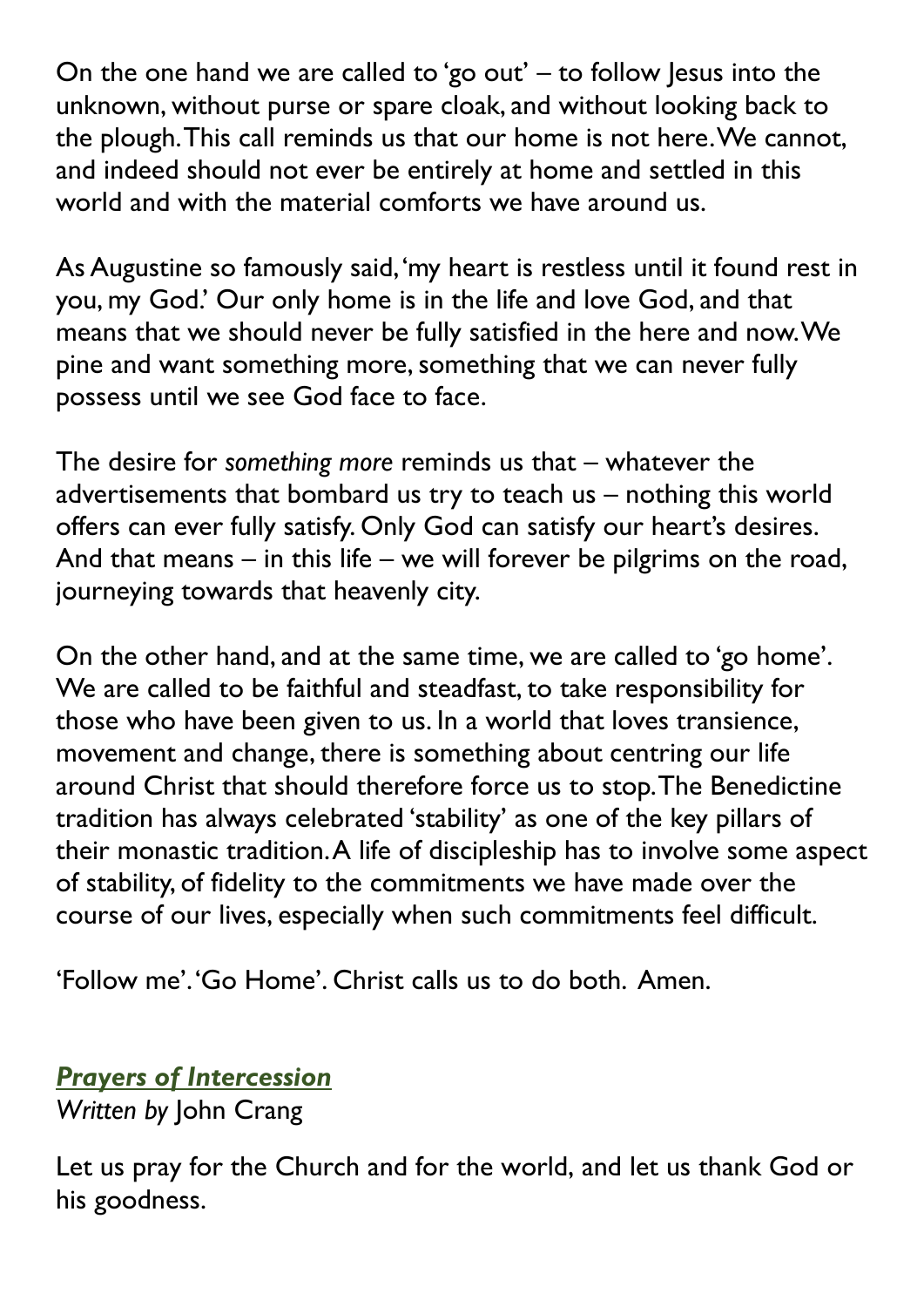Almighty God, our heavenly Father, you promised through your Son Jesus Christ to hear us when we pray in faith.

We pray for the witness of the Church this week particularly for those who carry major responsibilities as bishops and church leaders, and are always expected to know what to say and do, whatever the situation. Give them compassion, wisdom and the mind of Christ.

Strengthen Stephen and Dagmar our Bishops and all your Church in the service of Christ; that those who confess your name may be united in your truth, live together in your love, and reveal your glory in the world.

### **Lord, in your mercy hear our prayer.**

We pray for Christians working in places of power and influence who make decisions that may affect many people. We pray for Christians in politics, the media, advertising and the financial markets, that they may know how to act and what to say, in order to be true to Christ. We pray too that we may examine our own power over others, at home or work, and use it responsibly, by offering it to the One who laid aside his power and took the form of a servant.

Bless and guide Elizabeth our Queen; give wisdom to all in authority; and direct this and every nation in the ways of justice and of peace; that we may honour one another, and seek the common good. **Lord, in your mercy hear our prayer.**

We pray for those whom we love, the special people you have given to us, wherever they may be. We pray for our friends, the close ones and those we sometimes forget, those with a special problem and those who need you. We thank you for each of them and what they give to us. Keep us faithful to them as you are faithful to us.

Give grace to us, our families and friends, and to all our neighbours; that we may serve Christ in one another, and love as he loves us.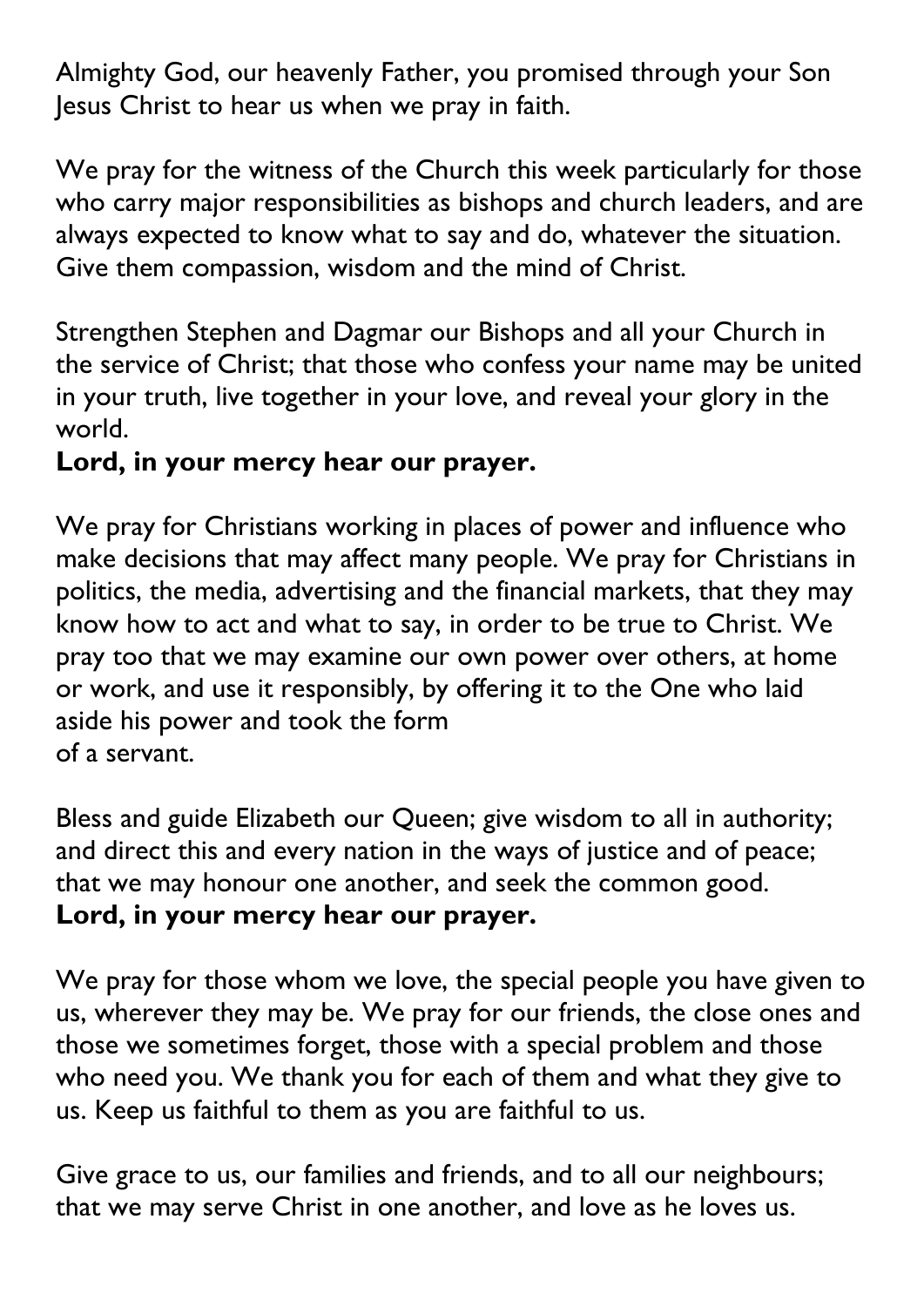# **Lord, in your mercy hear our prayer.**

We pray for those for whom this day will seem long and hard, for those in hospital or ill at home, those struggling with despair or depression, those waiting for a job, or important news, or a friend to call. We pray particularly for those for whom this day will be their last. We name in our hearts any people we know in special need.

Comfort and heal all those who suffer in body, mind, or spirit; give them courage and hope in their troubles; and bring them the joy of your salvation.

## **Lord, in your mercy hear our prayer.**

We remember with deep gratitude those who have left their mark on our lives by giving us love and laughter, but have now gone before us to be with Christ. We hold them in our hearts, knowing that you, Lord, hold them in yours.

Hear us as we remember those who have died in the faith of Christ; according to your promises, grant use share with them your eternal kingdom

## **Lord, in your mercy hear our prayer.**

Merciful Father

**accept these prayers for the sake of your Son, our Saviour Jesus Christ. Amen**.

**Our Father in heaven, hallowed be your name, your kingdom come, your will be done, on earth as in heaven. Give us today our daily bread. Forgive us our sins as we forgive those who sin against us. Lead us not into temptation**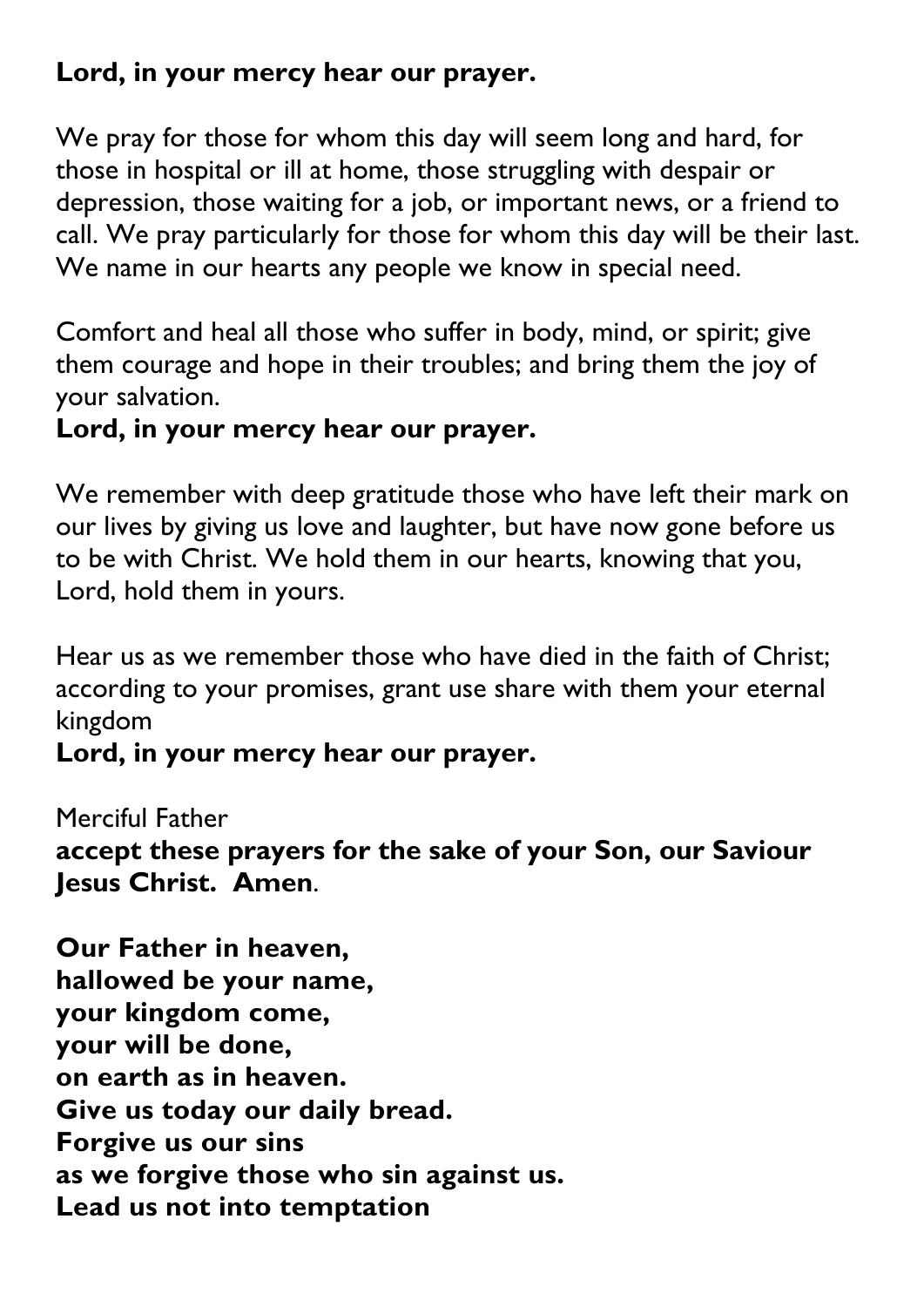## **but deliver us from evil. For the kingdom, the power, and the glory are yours now and for ever. Amen.**

## *The Collect*

Lord, you have taught us that all our doings without love are nothing worth: send your Holy Spirit and pour into our hearts that most excellent gift of love, the true bond of peace and of all virtues, without which whoever lives is counted dead before you. Grant this for your only Son Jesus Christ's sake, who is alive and reigns with you, in the unity of the Holy Spirit, one God, now and for ever. **Amen**

## *Hymn*

1. The Lord's my shepherd, I'll not want; he makes me lie in pastures green, he leads me by the still, still waters, his goodness restores my soul.

> *And I will trust in you alone, and I will trust in you alone, for your endless mercy follows me, your goodness will lead me home.*

2. He guides my ways in righteousness, and he anoints my head with oil; and my cup - it overflows with joy, I feast on his pure delights.

*And I will trust ...*

3. And though I walk the darkest path - I will not fear the evil one, for you are with me, and your rod and staff are the comfort I need to know.